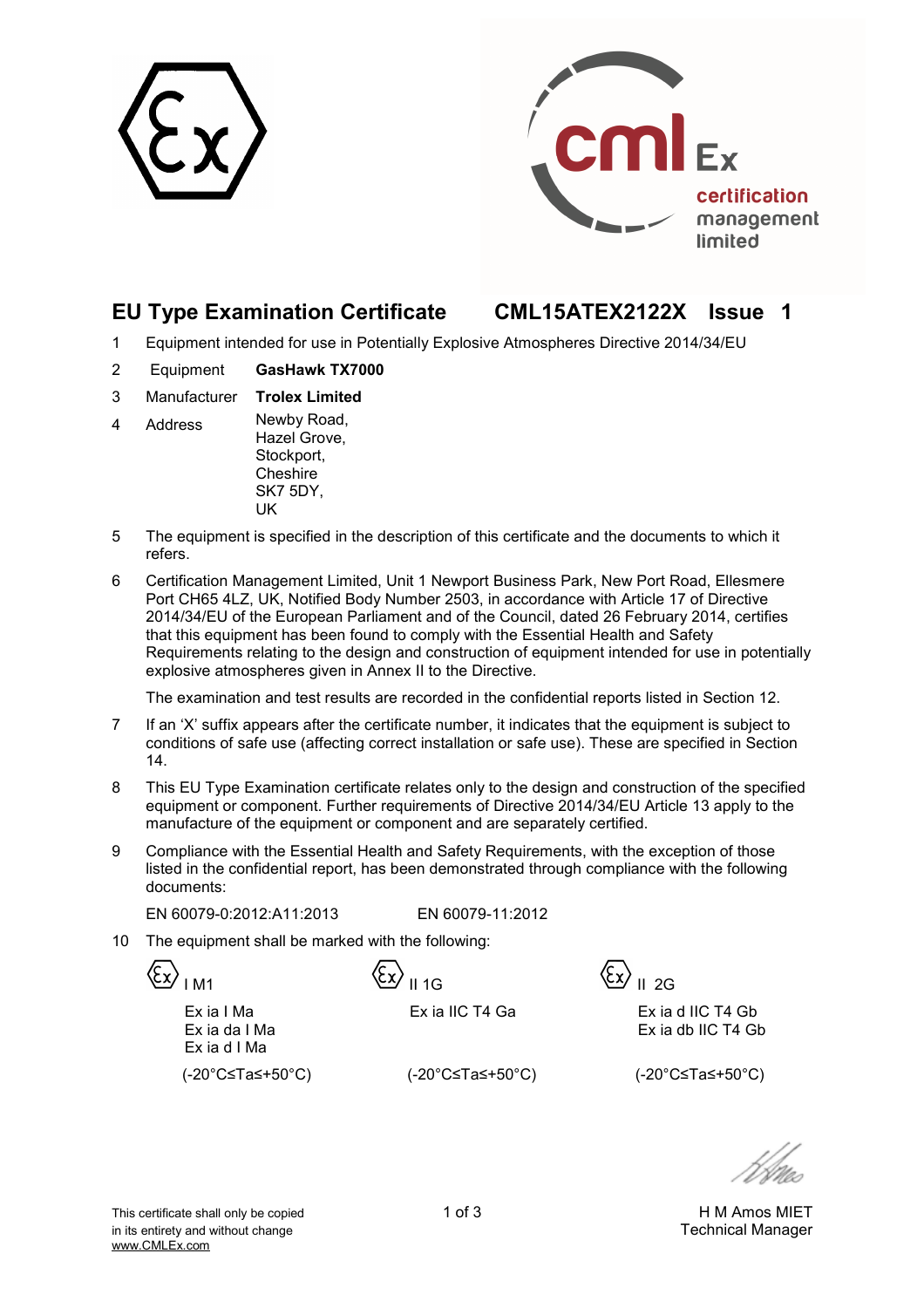



## **11 Description**

The GasHawk TX7000 handheld portable gas monitor is designed to detect the presence of up to six gases simultaneously including oxygen, toxic and combustible gases and provide visual, audible and physical (vibrator) alarms if the set limits are exceeded. The equipment comprises an optional built-in pump for pre-enter testing in confined space and gas pocket monitoring.

The equipment is powered from an intrinsically safe battery pack interchangeable in the hazardous area, which comprises the Lithium Ion rechargeable battery and the Battery PCB. The battery is charged in inductive (wireless) charging system based on Qi architecture.

The main unit comprises the Main MCU PCB, Sensor/Interface PCB and the LCD Interface PCB, all contained in a plastic (polycarbonate base and TPE overmold) enclosure providing a degree of protection of at least IP54. Two buttons and liquid crystal display provide an interface to the end-user and the IrDA port is used for data communication.

The GasHawk TX7000 is marked GasHawk TX7000.xx.xx.xx.xx.xx.xx.xx.xx, where xx details variants that allow alternate versions of the certified product.

#### **Variation 1**

This variation introduces the following modifications to the GasHawk TX7000:

- i. The addition of two pressure sensor IC's to the Sensor/Interface PCB
- ii. The replacement of three Zener diodes on the Sensor/Interface PCB with alternative parts
- iii. Changes to the case sealing arrangements
- iv. The use of an alternative encapsulant
- v. Minor amendment to safety component table of original assessment report
- vi. To update the certificate reference to the 2014//34/EU Directive.

#### **12 Certificate history and evaluation reports**

| <b>Issue</b> | Date       | <b>Associated report</b> | <b>Notes</b>             |
|--------------|------------|--------------------------|--------------------------|
|              | 01/04/2016 | R525A/00                 | Original issue.          |
|              | 15/05/2017 | R2089A/00                | The issue of variation 1 |

Note: Drawings that describe the equipment or component are listed in the Annex.

#### **13 Conditions of manufacture**

The following conditions are required of the manufacturing process for compliance with the certification.

13.1 Where the product incorporates certified parts or safety critical components the manufacturer shall ensure that any changes to those parts or components do not affect the compliance of the certified product that is the subject of this certificate.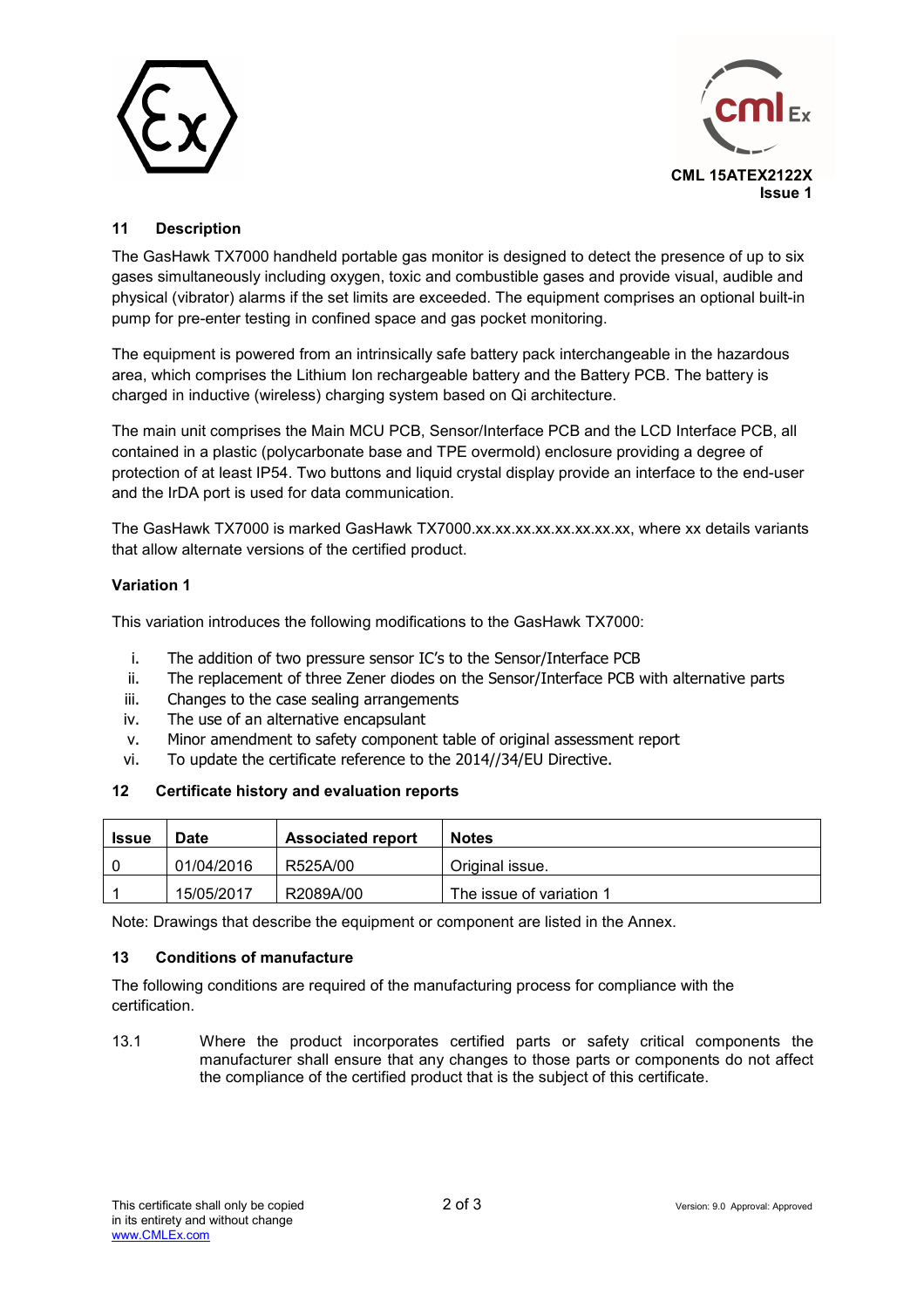



## **14 Special Conditions for Safe Use (Conditions of Certification)**

The following conditions relate to safe installation and/or use of the equipment.

- 14.1 No precautions against electrostatic discharge are necessary for portable equipment that has an enclosure made of plastic, metal or a combination of the two, except where a significant static-generating mechanism has been identified. Activities such as placing the item in a pocket or on a belt, operating a keypad or cleaning with a damp cloth, do not present a significant electrostatic risk. However, where a static-generating mechanism is identified, such as repeated brushing against clothing, then suitable precautions shall be taken, e.g. the use of anti-static footwear.
- 14.2 The equipment must only be re-charged in the safe (non-hazardous) area.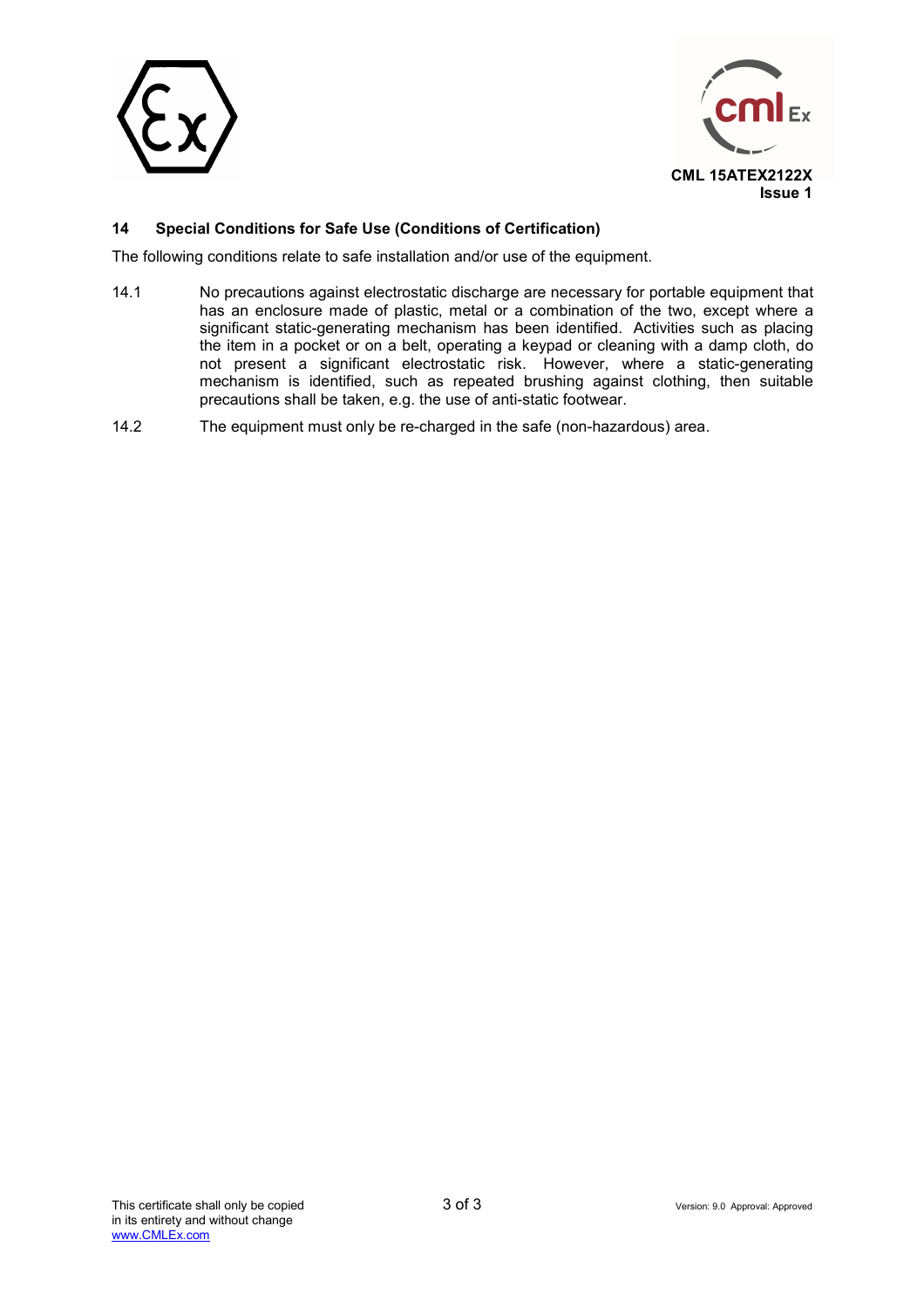## **Certificate Annex**



| <b>Certificate Number</b> | CML 15ATEX2122X |  |  |
|---------------------------|-----------------|--|--|
| Equipment                 | GasHawk TX7000  |  |  |
| <b>Manufacturer</b>       | Trolex Ltd      |  |  |

The following documents describe the equipment or component defined in this certificate:

#### **Issue 0**

| <b>Drawing No</b>     | <b>Sheets</b> | <b>Rev</b> | <b>Approved</b><br>date | <b>Title</b>                                                              |
|-----------------------|---------------|------------|-------------------------|---------------------------------------------------------------------------|
| P5593.35.ATEX.IECEX   | $1$ of $1$    | A          | 31 Mar 16               | GasHawk Block Diagram ATEX/IECEx                                          |
| TX7000.ATEX.IECEX     | $1$ of $1$    | A          | 31 Mar 16               | <b>GasHawk GA Certification</b>                                           |
| TX7010.ATEX.IECEX     | $1$ of $1$    | A          | 31 Mar 16               | GasHawk Battery Pack Assembly<br>Certification                            |
| P5593.01.ATEX.IECEX   | 1 to $5$      | A          | 31 Mar 16               | GasHawk MCU Board ATEX/IECEx<br><b>Certification Schematic</b>            |
| P5593.02.ATEX.IECEX   | 1 to $6$      | A          | 31 Mar 16               | GasHawk MCU Board PCB Layout                                              |
| P5593.31.ATEX.IECEX   | 1 of 1        | Α          | 31 Mar 16               | MCU Board PCB, Final Assembly<br>Certification                            |
| P5593.04.ATEX.IECEX   | 1 to $7$      | A          | 31 Mar 16               | GasHawk Sensor/Interface PCB<br><b>ATEX/IECEx Certification Schematic</b> |
| P5593.05.ATEX.IECEX   | 1 to $6$      | A          | 31 Mar 16               | GasHawk Sensor/Interface PCB Layout                                       |
| P5593.32.ATEX.IECEX   | $1$ of $1$    | A          | 31 Mar 16               | Sensor Interface PCB, Final Assembly<br>Certification                     |
| P5593.07.ATEX.IECEX   | 1 & 2         | A          | 31 Mar 16               | GasHawk Battery Pack PCB ATEX/IECEx<br><b>Certification Schematic</b>     |
| P5593.08.ATEX.IECEX   | 1 to $4$      | A          | 31 Mar 16               | GasHawk Battery Pack PCB Layout                                           |
| P5593.10.ATEX.IECEX   | $1$ to $5$    | A          | 31 Mar 16               | GasHawk LCD Interface PCB<br><b>ATEX/IECEx Certification Schematic</b>    |
| P5593.11.ATEX.IECEX   | $1$ to $3$    | A          | 31 Mar 16               | GasHawk LCD Interface PCB Layout                                          |
| P5593.33.ATEX.IECEX   | $1$ of $1$    | A          | 31 Mar 16               | LCD Interface PCB, Final Assembly<br>Certification                        |
| P5593-2002.ATEX.IECEX | 1 of 1        | A          | 31 Mar 16               | <b>Battery Pack Label, Certification</b>                                  |
| P5593-2003.ATEX.IECEX | 1 of 1        | A          | 31 Mar 16               | Rear Case Label ATEX/IECEx, Group I,<br>Standard, Certification           |
| P5593-2006.ATEX.IECEX | 1 of 1        | A          | 31 Mar 16               | Rear Case Label ATEX/IECEx, Group II,<br>Standard, Certification          |
| P5593-2007.ATEX.IECEX | 1 of 1        | A          | 31 Mar 16               | Rear Case Label ATEX/IECEx, Group I,<br>DY, Certification                 |